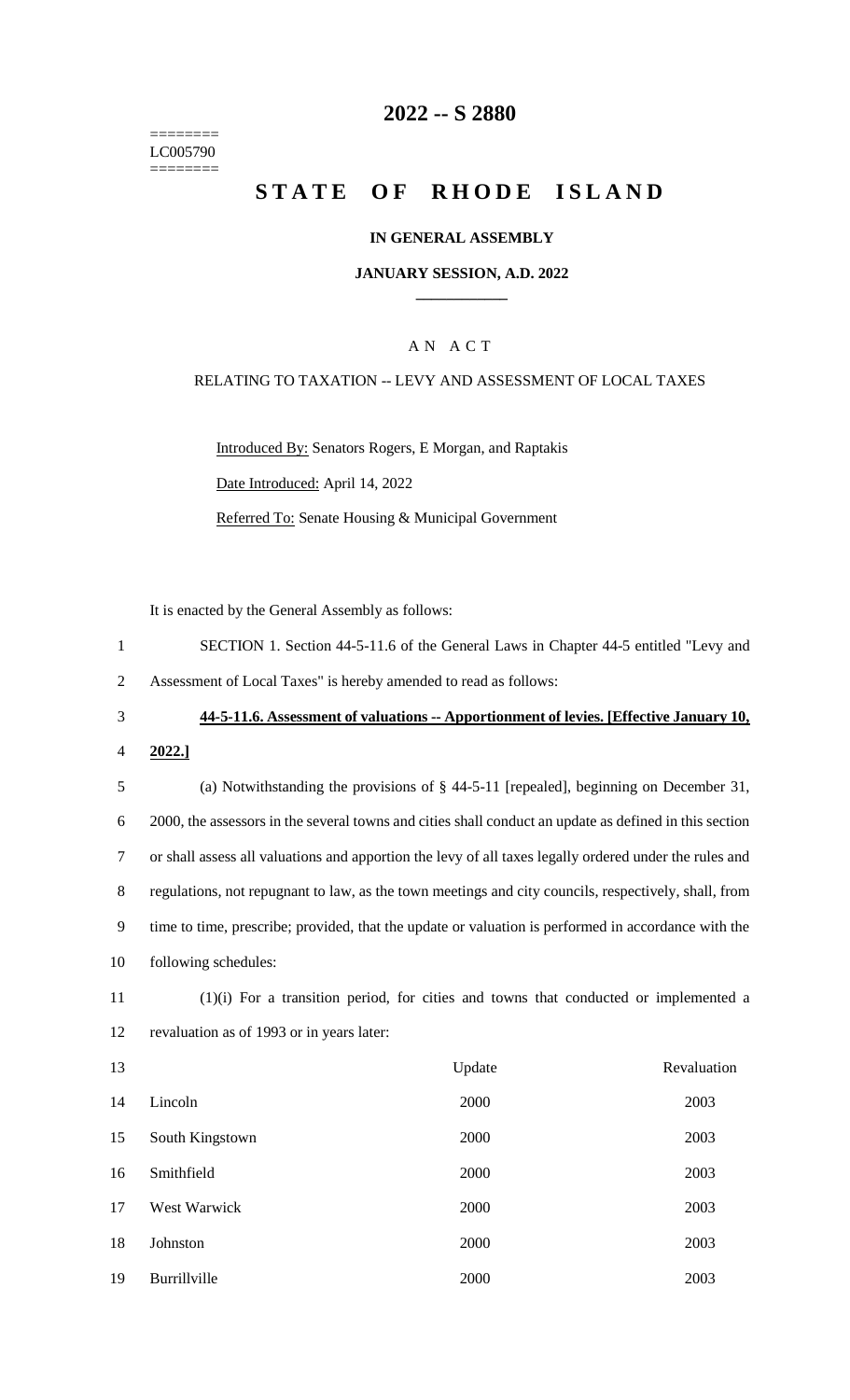| $\mathbf{1}$   | North Smithfield                                                                            | 2000 | 2003 |
|----------------|---------------------------------------------------------------------------------------------|------|------|
| $\overline{2}$ | <b>Central Falls</b>                                                                        | 2000 | 2003 |
| 3              | North Kingstown                                                                             | 2000 | 2003 |
| 4              | Jamestown                                                                                   | 2000 | 2003 |
| 5              | North Providence                                                                            | 2001 | 2004 |
| 6              | Cumberland                                                                                  | 2001 | 2004 |
| 7              | <b>Bristol</b>                                                                              | 2004 | 2001 |
| 8              | Charlestown                                                                                 | 2001 | 2004 |
| 9              | East Greenwich                                                                              | 2002 | 2005 |
| 10             | Cranston                                                                                    | 2002 | 2005 |
| 11             | Barrington                                                                                  | 2002 | 2005 |
| 12             | Warwick                                                                                     | 2003 | 2006 |
| 13             | Warren                                                                                      | 2003 | 2006 |
| 14             | <b>East Providence</b>                                                                      | 2003 | 2006 |
| 15             | (ii) Provided that the reevaluation period for the town of New Shoreham shall be extended   |      |      |
| 16             | to 2003 and the update for the town of Hopkinton may be extended to 2007 with no additional |      |      |
| 17             | reimbursements by the state relating to the delay.                                          |      |      |
|                |                                                                                             |      |      |

| 18 | (iii) The implementation date for this schedule is December 31, of the stated year. |
|----|-------------------------------------------------------------------------------------|
|----|-------------------------------------------------------------------------------------|

 (iv) Those cities and towns not listed in this schedule shall continue the revaluation schedule pursuant to § 44-5-11 [repealed].

## (2)(i) For the post-transition period and in years thereafter:

| 22 |                | Update #1 | Update #2 | Revaluation |
|----|----------------|-----------|-----------|-------------|
| 23 | Woonsocket     | 2002      | 2005      | 2008        |
| 24 | Pawtucket      | 2002      | 2005      | 2008        |
| 25 | Portsmouth     | 2001      | 2004      | 2007        |
| 26 | Coventry       | 2001      | 2004      | 2007        |
| 27 | Providence     | 2003      | 2006      | 2009        |
| 28 | Foster         | 2002      | 2005      | 2008        |
| 29 | Middletown     | 2002      | 2005      | 2008        |
| 30 | Little Compton | 2003      | 2006      | 2009        |
| 31 | Scituate       | 2003      | 2006      | 2009        |
| 32 | Westerly       | 2003      | 2006      | 2009        |
| 33 | West Greenwich | 2004      | 2007      | 2010        |
| 34 | Glocester      | 2004      | 2007      | 2010        |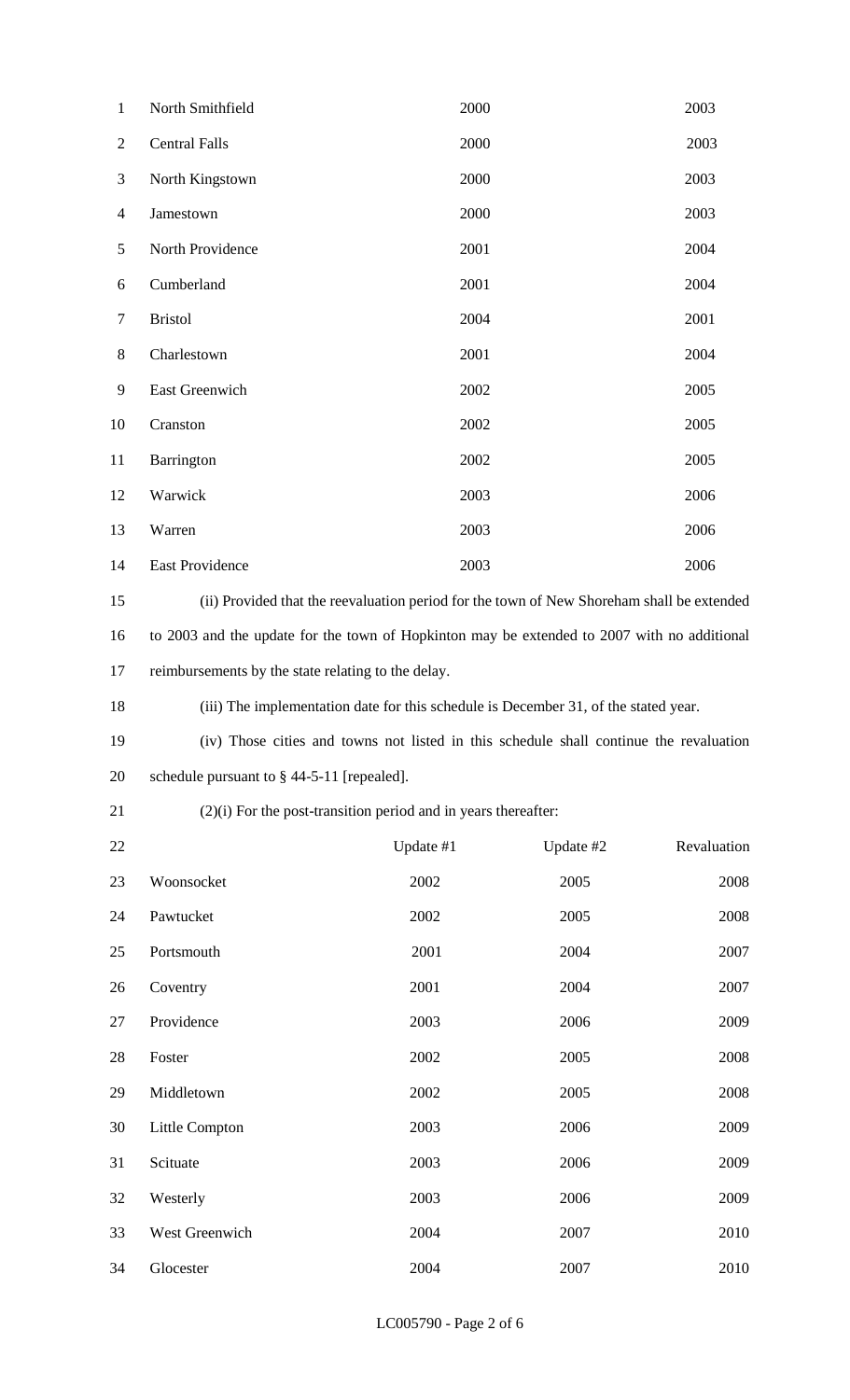| $\mathbf{1}$   | Richmond             | 2004 | 2007 | 2010 |
|----------------|----------------------|------|------|------|
| $\overline{c}$ | <b>Bristol</b>       | 2004 | 2007 | 2010 |
| 3              | Tiverton             | 2005 | 2008 | 2011 |
| $\overline{4}$ | Newport              | 2005 | 2008 | 2011 |
| 5              | New Shoreham         | 2006 | 2009 | 2012 |
| 6              | Narragansett         | 2005 | 2008 | 2011 |
| $\tau$         | Exeter               | 2005 | 2008 | 2011 |
| $8\,$          | Hopkinton            | 2007 | 2010 | 2013 |
| 9              | Lincoln              | 2006 | 2009 | 2012 |
| 10             | South Kingstown      | 2006 | 2009 | 2012 |
| 11             | Smithfield           | 2006 | 2009 | 2012 |
| 12             | West Warwick         | 2006 | 2009 | 2012 |
| 13             | Johnston             | 2006 | 2009 | 2012 |
| 14             | Burrillville         | 2006 | 2009 | 2012 |
| 15             | North Smithfield     | 2006 | 2009 | 2012 |
| 16             | <b>Central Falls</b> | 2006 | 2009 | 2012 |
| 17             | North Kingstown      | 2006 | 2009 | 2012 |
| 18             | Jamestown            | 2006 | 2009 | 2012 |
| 19             | North Providence     | 2007 | 2010 | 2013 |
| 20             | Cumberland           | 2007 | 2010 | 2013 |
| 21             | Charlestown          | 2007 | 2010 | 2013 |
| 22             | East Greenwich       | 2008 | 2011 | 2014 |
| 23             | Cranston             | 2008 | 2011 | 2014 |
| 24             | Barrington           | 2008 | 2010 | 2014 |
| 25             | Warwick              | 2009 | 2012 | 2015 |
| 26             | Warren               | 2009 | 2012 | 2016 |
| 27             | East Providence      | 2009 | 2012 | 2015 |

 (ii) The implementation date for the schedule is December 31 of the stated year. Upon the completion of the update and revaluation according to this schedule, each city and town shall conduct a revaluation within nine (9) years of the date of the prior revaluation and shall conduct an update of real property every three (3) years from the last revaluation. Provided, that for the town of Bristol, the time for the first statistical update following the 2010 revaluation shall be extended from 2013 to 2014 and said statistical update shall be based on valuations as of December 31, 2014, and the first revaluation following the December 31, 2014, and 2015 statistical revaluation shall be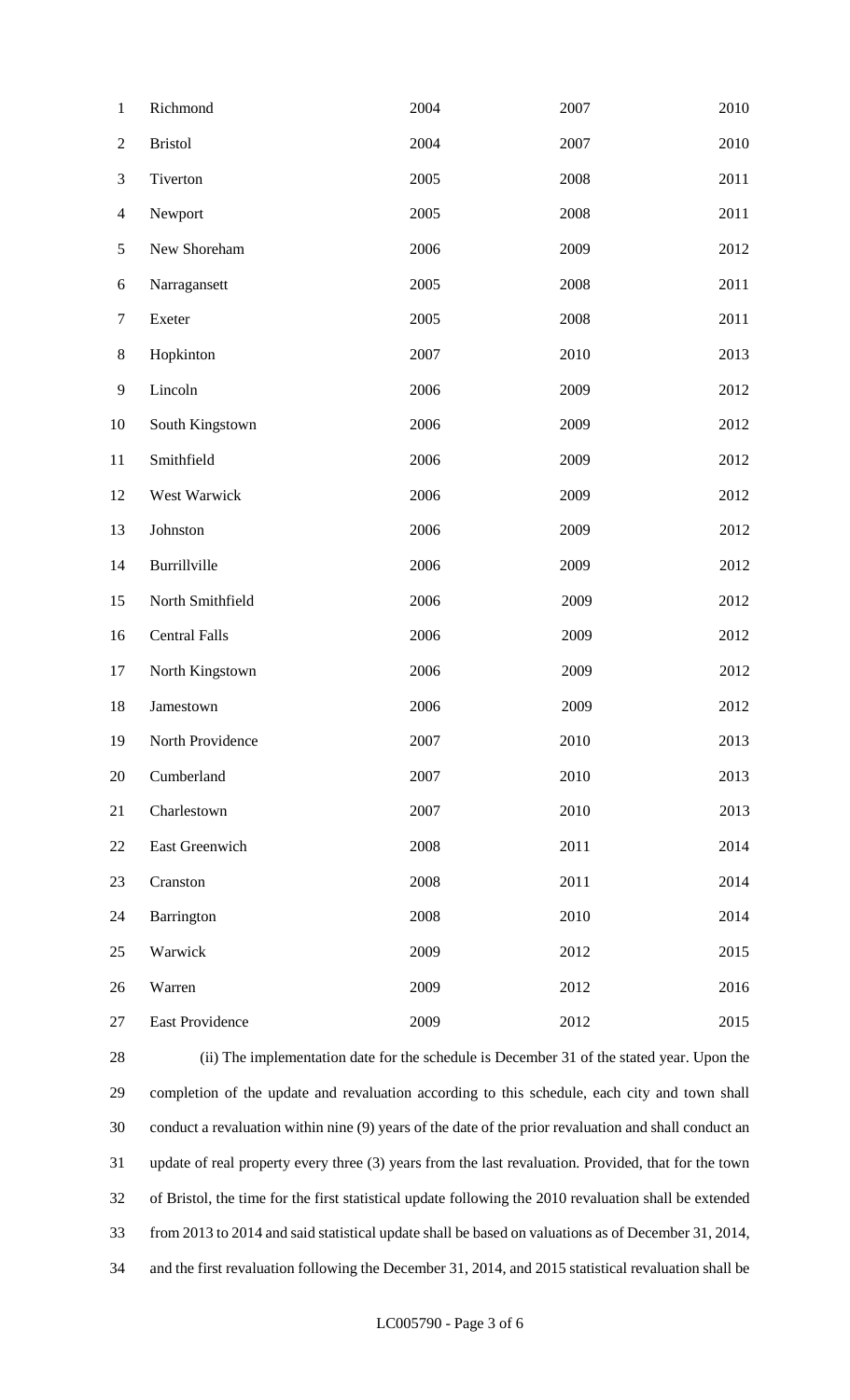extended from 2016 to 2019 and said revaluation shall be based on valuations as of December 31, 2018, and, that for the city of Woonsocket, the time of the first statistical update following the 2017 revaluation shall be extended from 2020 to 2021, and the statistical update shall be based on the valuations as of December 31, 2021, and, that for the town of West Greenwich, the time for a first 5 statistical update following the 2019 revaluation shall be extended from 2022 to 2023 and said statistical update shall be based on valuations as of December 31, 2023.

 (iii) Cities and towns shall not change the assessment of any property based on the purchase price of the property after a transfer occurs except in accordance with a townwide or citywide revaluation or update schedule; provided that, this prohibition shall not apply to completed new real estate construction.

 (b) No later than February 1, 1998, the director of the department of revenue shall promulgate rules and regulations consistent with the provisions of this section to define the requirements for the updates that shall include, but not be limited to:

- 14 (1) An analysis of sales;
- (2) A rebuilding of land value tables;

(3) A rebuilding of cost tables of all improvement items; and

 (4) A rebuilding of depreciation schedules. Upon completion of an update, each city or town shall provide for a hearing and/or appeal process for any aggrieved person to address any issue that arose during the update.

 (c) The costs incurred by the towns and cities for the first update shall be borne by the state in an amount not to exceed twenty dollars (\$20.00) per parcel. The costs incurred by the towns and cities for the second update shall be borne eighty percent (80%) by the state (in an amount not to exceed sixteen dollars (\$16.00) per parcel) and twenty percent (20%) by the town or city, and in the third update and thereafter, the state shall pay sixty percent (60%) of the update (not to exceed twelve dollars (\$12.00) per parcel) and the town or city shall pay forty percent (40%); provided, that for the second update and in all updates thereafter, that the costs incurred by any city or town 27 that is determined to be a distressed community pursuant to § 45-13-12 shall be borne eighty percent (80%) by the state and twenty percent (20%) by the city or town for all updates required by this section.

 (d) The office of municipal affairs, after consultation with the League of Cities and Towns and the Rhode Island Assessors' Association, shall recommend adjustments to the costs formula described in subsection (c) of this section based upon existing market conditions.

 (e) Any property that is either exempt from the local property tax pursuant to § 44-3-3 or pays a city or town an amount in lieu of taxes is not required to have its values updated pursuant to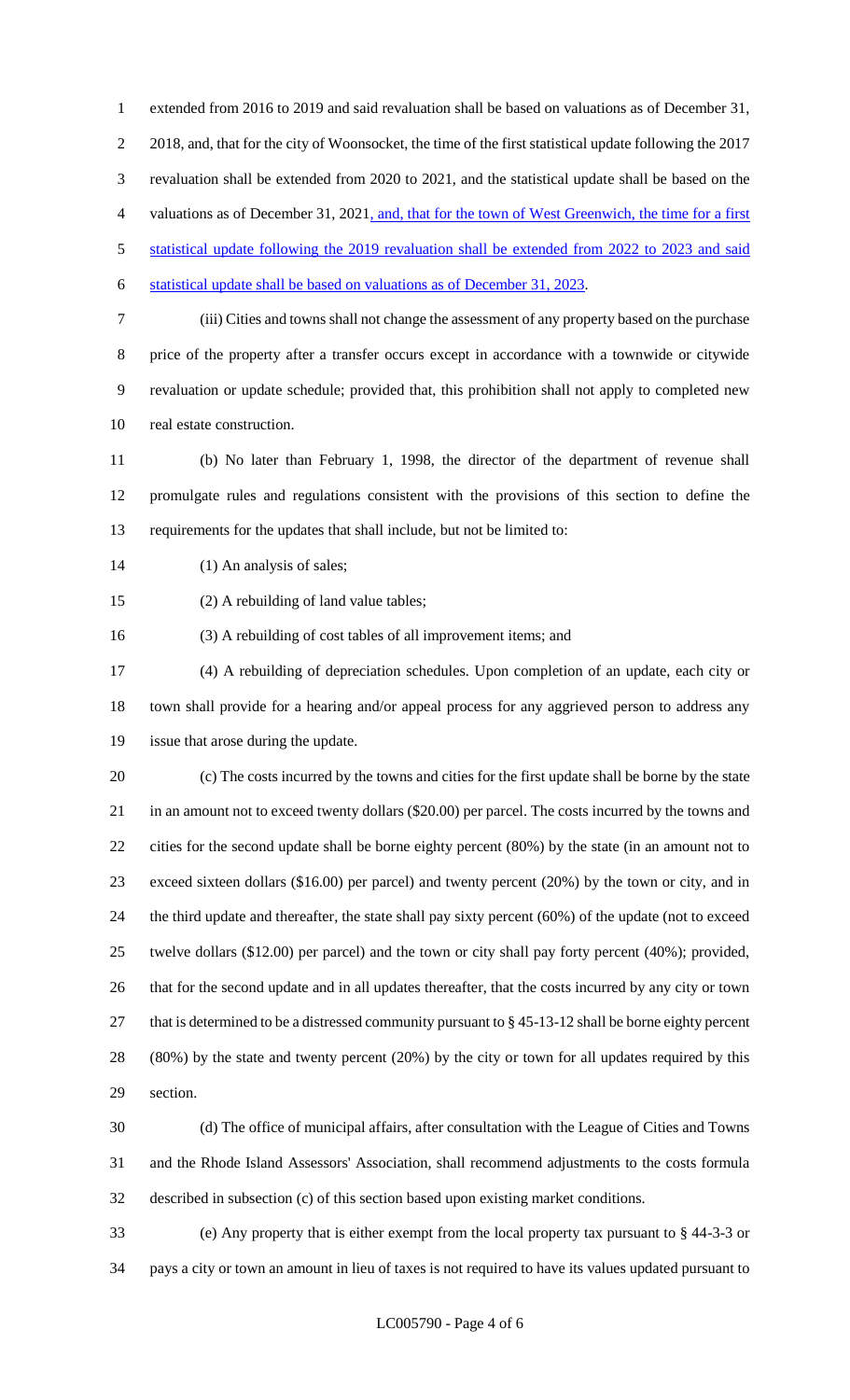this section and the property is not eligible for the reimbursement provisions of subsection (c) of this section. However, those properties that are exempt from taxation and are eligible for state appropriations in lieu of property tax under the provisions of § 45-13-5.1 are eligible for state reimbursement pursuant to subsection (c) of this section, provided, that these properties were revalued as part of that city or town's most recent property revaluation.

 (f) No city or town is required to conduct an update pursuant to this section unless the state has appropriated sufficient funds to cover the state's costs as identified in subsection (c) of this section.

 (g) Any city or town that fails to conduct an update or revaluation as required by this section, or requests and receives an extension of the dates specified in this section, shall receive the same amount of state aid under §§ 45-13-1, 45-13-5.1, and 45-13-12 in the budget year for which the new values were to apply as the city or town received in state aid in the previous budget year; provided, however, if the new year's entitlement is lower than the prior year's entitlement, the lower amount applies, except for the town of New Shoreham for the fiscal year 2003.

 (h) Any bill or resolution to extend the dates for a city or town to conduct an update or revaluation must be approved by a two-thirds (⅔) majority of both houses of the general assembly. SECTION 2. This act shall take effect upon passage.

======== LC005790 ========